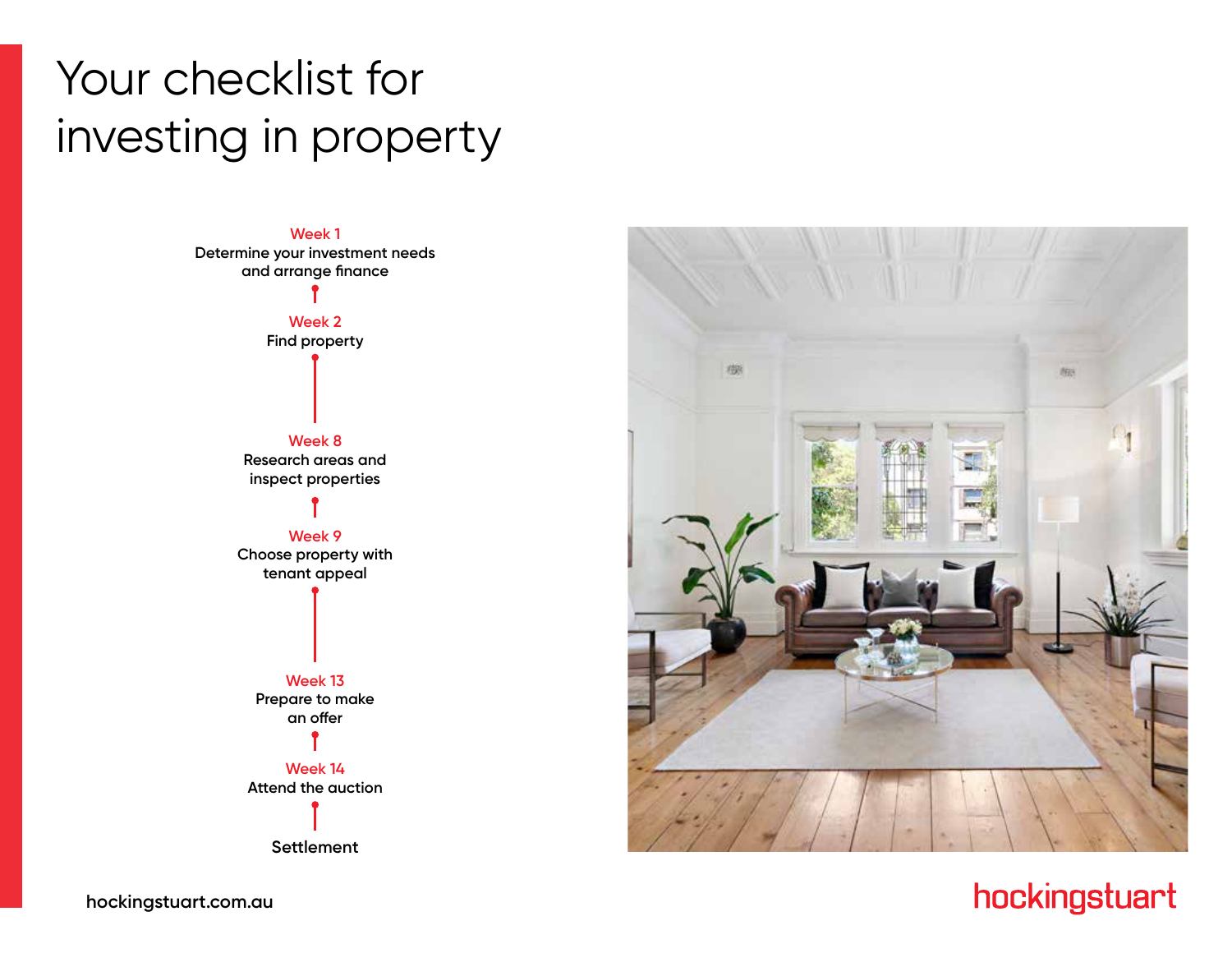#### **Determine your investment needs**

You'll need to consider budget and location. It's natural to start looking at areas you know and like, but it is important to remove your own tastes, prejudices and emotions from the process and look at it as a purely rational and financial decision.

It's a good idea to look at historical data and consider the pattern of capital growth over the last 10-20 years to establish whether or not the locations you're considering are worth consideration. Be prepared to hold onto your investment property for at least five to ten years in order to give it time to appreciate in value and offset initial costs like stamp duty and legal fees.

The most important thing with any investment property is ensuring that it is tenant friendly - this will help you maximise the rental return on the property. Fewer amenities and less infrastructure can often be less desirable to a tenant. Other crucial things to consider are whether public transport is available nearby, what schools are in the area, what types of amenities, such as shopping centres, are in the suburb and how the suburb has performed historically in the rental market. Visit www.dpcd.vic.gov.au (Department of Planning and Community Development) for information regarding Victoria's growth and development.

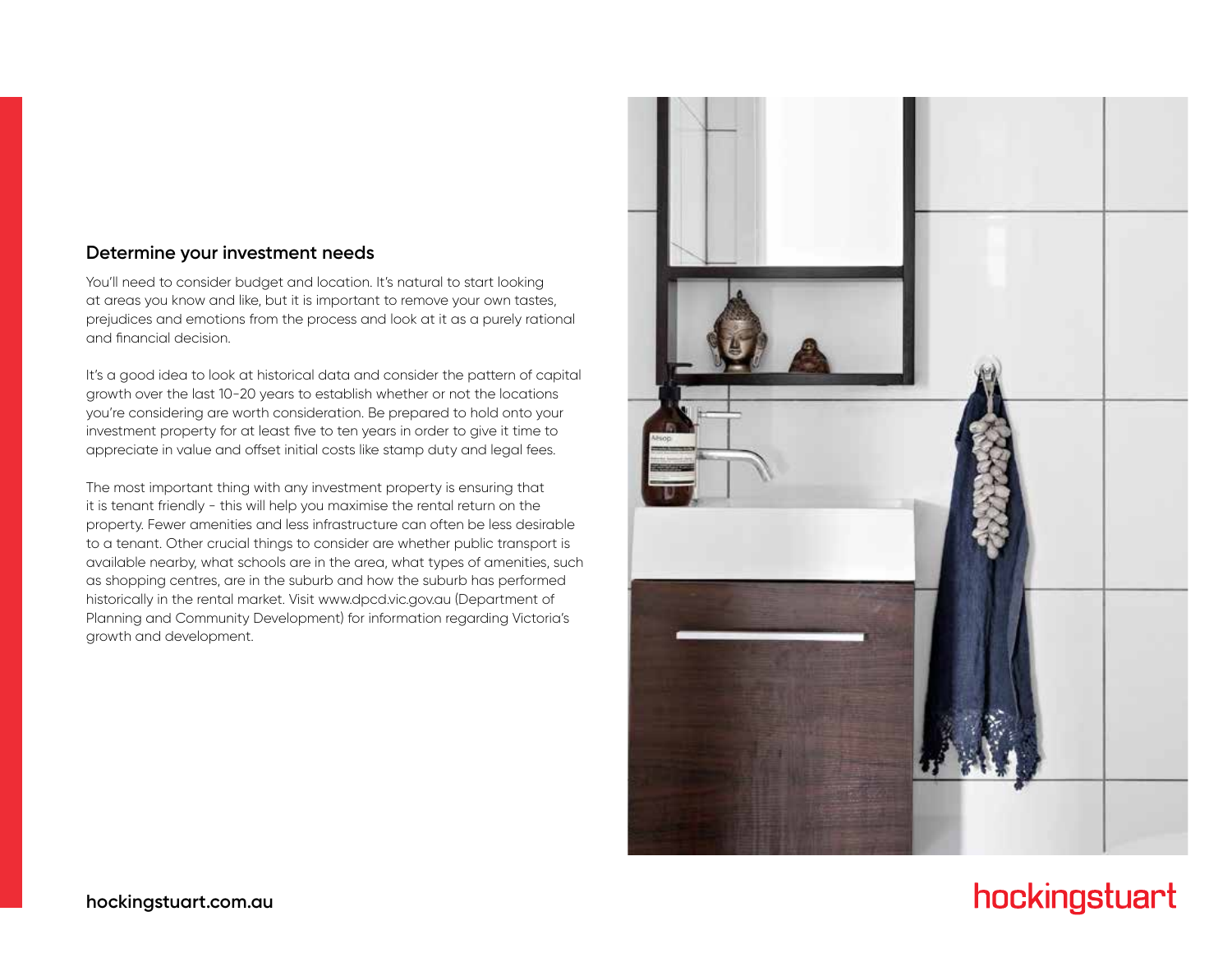If you are looking to invest in an area you are not familiar with, research things like population growth and nearby industry. Equally important to consider are age of population, average wealth of population, new housing going in the area and employment levels. Once you have done all of your research you can start looking for a property. Start with an online search of properties in your chosen area and price range. You may also want to attend some auctions in the areas to get a sense of the market.

If you have done all of your calculations and are confident that the investment will perform and that you can cover all ongoing costs then start bidding and buying! Remember, if you are unsure at any point of the process, get advice from an independant qualified financial professional. It's important to get financial and property advice from someone who is independent, and who has your best interest in mind.

As a general guide look for suburbs with the following qualities:

- access to freeways
- close to transport
- numerous lifestyle/entertainment options
- a variety of quality shops
- good schools/universities and/or daycare centres
- low crime rates
- high rental demand (vacancy rates).



# hockingstuart

#### **hockingstuart.com.au**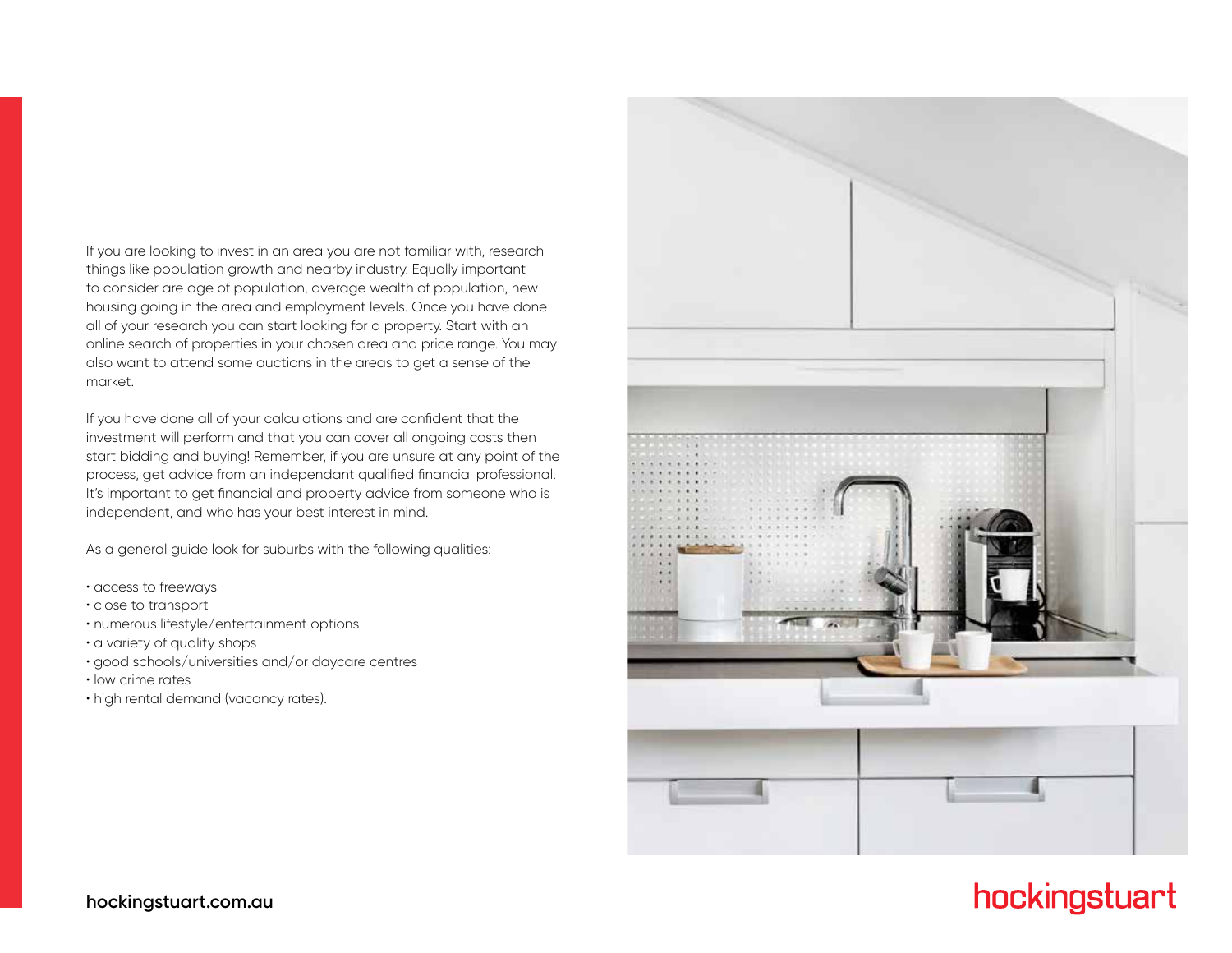

### **Arrange finance**

See how much you can afford to spend on your property. Understanding your borrowing capacity will infuence other factors such as the type of the property and location. It's a good idea to seek professional financial advice before you make any decisions. You may need to factor land tax into your calculations: land tax is an annual state government tax which needs to be paid by the owner of the investment property.

### **Find the property**

Start looking for the ideal place. A great way to begin is by registering with hockingstuart's free property match system, early alert. Simply visit hockingstuart.com.au and complete the online early alert registration form. Specify the type of property you're looking for, location, number of bedrooms and bathrooms, property type and of course the price range. Details of properties that match your search criteria are then emailed to you directly.

red magazine is a great source for finding property, as is searching online through sites like hockingstuart.com.au, domain.com.au and realestate.com.au

**Timing: Up to 12 weeks.**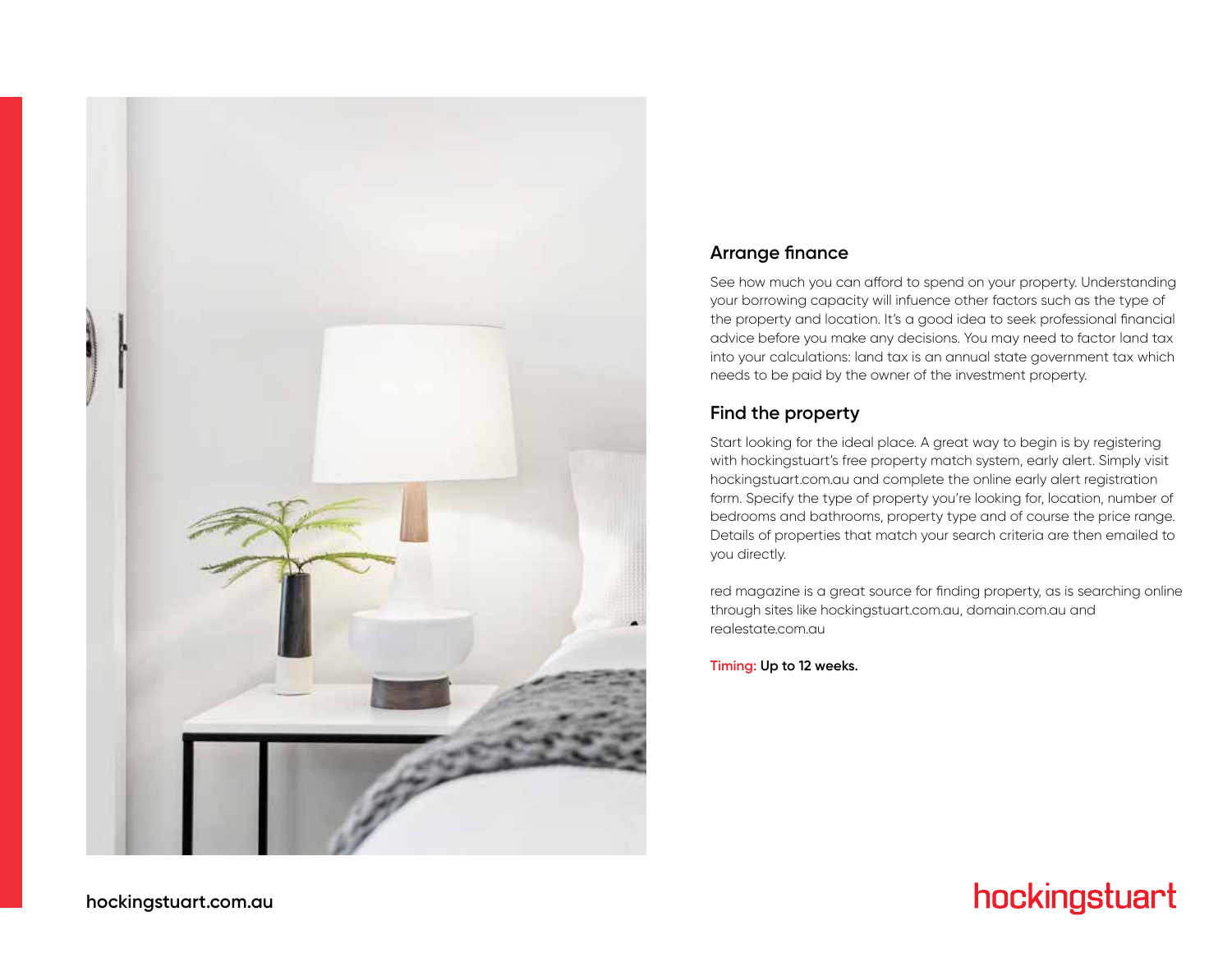#### **Research the area**

Location is key to the success of your investment property, not only helping to attract quality tenants but also giving you a better opportunity to enjoy long term capital growth. You can even research the area from the convenience of your desk. The hockingstuart Red Report is a useful source of information on all various areas which drills down into crucial data such as the average selling prices of houses, townhouses, apartments and land. The hockingstuart Red Report can be found at hockingstuart.com.au. Looking at a range of websites will also provide a deeper insight into what's happening in the area(s) you're considering. Start with the Real Estate Institute of Victoria (REIV), where you'll find invaluable data regarding suburbs, cities and regions across the state. The Department of Planning and Community Development will tell you about long-term plans for Victoria's regions and cities, investments in infrastructure and services and the development of local communities. Finally, visit the local council's website to drill down and learn about what's happening now as well as short term plans in the area you're interested in.

**Timing: Two to three days.**

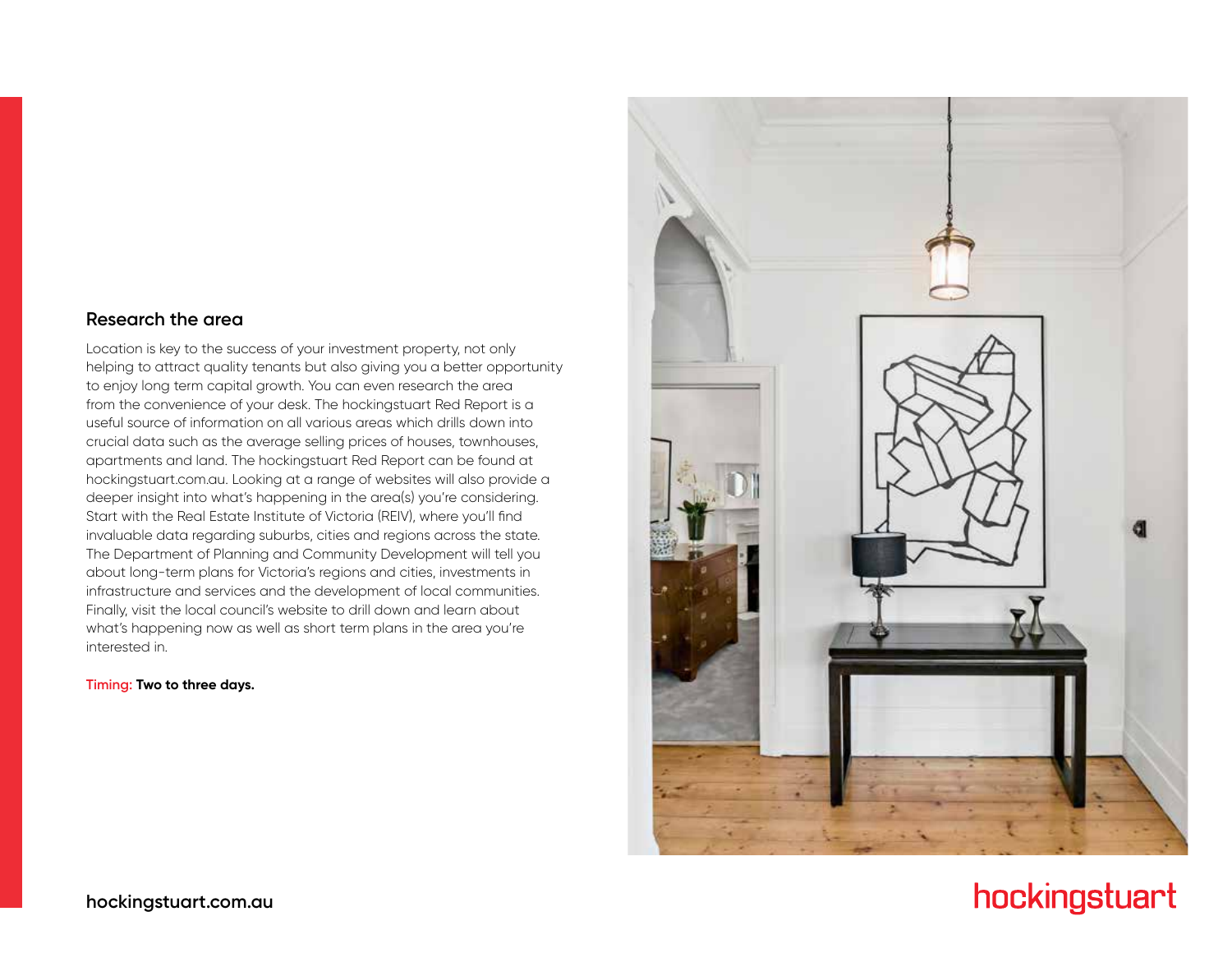

### **Inspect the property**

Visit the property and get to know it as well as you can. Spend as long as you can getting to know it; take a good look inside and out, up and down the street and around the neighbourhood. Don't be afraid to ask as many questions of the agent (or owner) as you like such as the attractions to the area, neighbours, schools, access to transport, freeways etc. And if you're really interested in the property, come back for another visit at a different time of day, if possible. Depending on your findings, a building and/or pest inspection may be required. The former offers peace of mind if you're seriously considering a property.

It's also a good idea to gather as much information as you can about the surrounding buildings (or apartments if you're looking at an apartment block) and other projects if any are planned. The local council is a good source of information about what projects may be planned for the area.

#### **Timing: One to two days.**

### **Choose a property with tenant appeal**

Putting yourself in the shoes of a potential tenant, look at what features the property has going for it. Consider the condition of carpets, paint, window furnishings, cleanliness, security etc. What amenities are nearby schools, parks, public transport? If you can imagine yourself living there it's a good sign.

#### **Timing: Up to eight weeks.**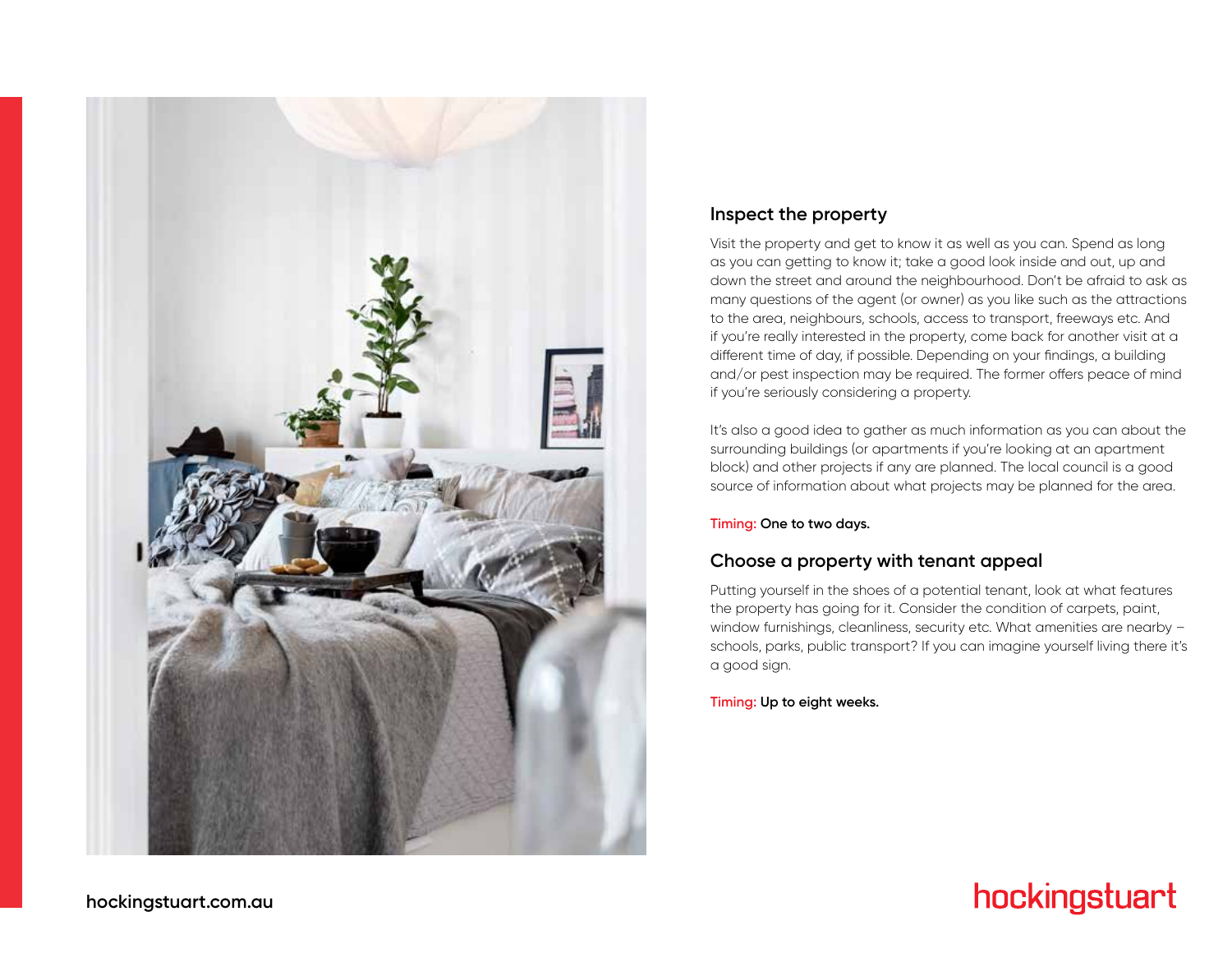#### **Prepare to make an offer**

Before you make an offer seek advice on the Section 32, commonly referred to as the Vendor Statement, provided by the real estate agent on behalf of the vendor. It is here that all the particulars of the property should be disclosed. It is a good idea to appoint a solicitor or a conveyancer, who can help you with the often complicated legalities surrounding your purchase. If buying at auction, you should consider attending other auctions beforehand. You will get some event experience as well as a sense of the price of properties like the one you're considering. Seeking advice on this and other matters in the process from your hockingstuart agent is well worth it; their experience is invaluable.

Before you make an offer, you should have pre-approval of the amount you're entitled to borrow from your bank, including an allowance for an upfront deposit. Remember to consider the ongoing costs of ownership. Things like council rates, water, fittings, body corporate fees, gardening, maintenance expenses and repairs will all have to be covered by you.

The next step is perhaps the most satisfying and fun – buying! There are two ways to buy a property, either through auction or private sale. The method of sale is up to the vendor. A property offered for private sale will be advertised at a certain price, which may or may not be negotiable depending on the vendor but it can't hurt to make an offer, something your hockingstuart agent will be happy to put forward on your behalf.

#### **Timing: One week.**